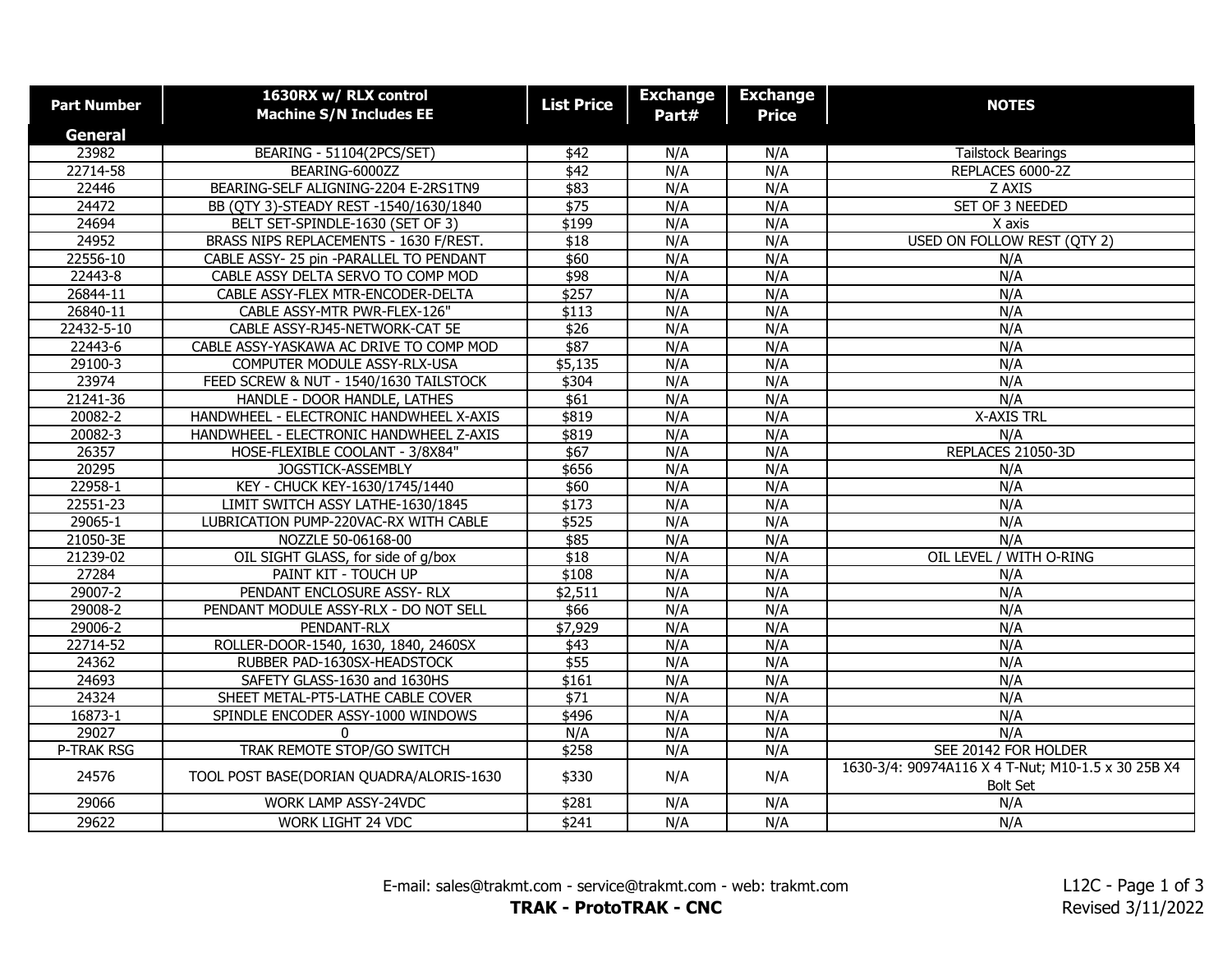| <b>Headstock Parts</b> |                                          |                  |     |     |                      |
|------------------------|------------------------------------------|------------------|-----|-----|----------------------|
| 23975                  | BEARING SET-SPINDLE ENCODER              | \$59             | N/A | N/A | 1540 SPINDLE ENCODER |
| 25218                  | BEARING SET-TAPERED ROLLER-SPINDLE-1630  | \$434            | N/A | N/A | X axis               |
| 24710                  | BEARING 32012                            | N/A              | N/A | N/A | X axis               |
| 21234-015              | DISPLAY 2 AXIS 30X12 TRAVEL              | N/A              | N/A | N/A | $\overline{X}$ axis  |
| 24707                  | <b>GEAR- SPINDLE ENCODER</b>             | \$242            | N/A | N/A | $\overline{X}$ axis  |
| 24706                  | GEAR-MAIN SPINDLE-1630SX                 | \$319            | N/A | N/A | X axis               |
| 24712                  | <b>GEAR-OIL PUMP</b>                     | \$83             | N/A | N/A | X axis               |
| 24709                  | LOCKNUT-SPINDLE PULLEY-1630SX HEADSTOCK  | \$75             | N/A | N/A | X axis               |
| 24708                  | PULLEY-SPINDLE                           | \$108            | N/A | N/A | X axis               |
| 25100-39               | PUMP-OIL-MANUAL (GEARBOX)                | \$163            | N/A | N/A | N/A                  |
| 24713                  | SEAL-OIL                                 | $\overline{$12}$ | N/A | N/A | X axis               |
| 24705                  | SPINDLE - 1630SX                         | \$2,766          | N/A | N/A | X axis               |
| <b>Chuck Parts</b>     |                                          |                  |     |     |                      |
| $28611 - 1$            | ADAPTOR PLATE-BUCK-8"                    | \$245            | N/A | N/A | N/A                  |
| 28611                  | CHUCK-BUCK-8"- W/ TOP RVS JAWS           | \$836            | N/A | N/A | N/A                  |
| <b>Drive Train X-</b>  |                                          |                  |     |     |                      |
| <b>Axis</b>            | Drawing 29531                            |                  |     |     |                      |
| 23337-27               | ADJ SCREW/Z-AXIS/1630, HS, 2460, 1540    | \$10             | N/A | N/A | N/A                  |
| 50-0325-00             | ADJUSTMENT SCREW (see 23337-27)          | $\overline{$10}$ | N/A | N/A | N/A                  |
| 20984                  | <b>BALLSCREW ASSY X-AXIS</b>             | \$1,277          | N/A | N/A | X-AXIS               |
| 16300                  | BEARING HOUSING ASSY-X AXIS left side    | \$126            | N/A | N/A | N/A                  |
| 23930                  | BEARING SET (2) ANGULAR CONTACT 7204 BEC | \$242            | N/A | N/A | Set of 2 for X axis  |
| 475-5M-15              | BELT - TIMING 5MM POWERGRIP              | \$83             | N/A | N/A | X AXIS               |
| 24607                  | CHIP WIPER-KIT(TURCITE ON SADDLE)1630    | \$179            | N/A | N/A | N/A                  |
| 25-0223                | COVER PLATE-FRONT-1630SX/HS              | \$100            | N/A | N/A | N/A                  |
| 16350                  | FERRULE-SPROCKET                         | \$12             | N/A | N/A | N/A                  |
| 24714                  | GIB- X AXIS FOR 1630/1630HS (570mm) -OLD | \$163            | N/A | N/A | N/A                  |
| 98481A090              | KEY WOODRUFF #3-1/8 X 1/2                | \$11             | N/A | N/A | N/A                  |
| W02                    | LOCKWASHER-W02                           | \$12             | N/A | N/A | N/A                  |
| 28164                  | MOTOR-BRUSHLESS-DELTA-750W               | \$1,312          | N/A | N/A | N/A                  |
| 7204-AVH               | NILOS RING                               | \$12             | N/A | N/A | X AXIS               |
| 16314                  | NUT-CLAMP-X AXIS                         | $\sqrt{$37}$     | N/A | N/A | X AXIS               |
| 29430                  | PULLEY ASSY-26 TOOTH-15MM WIDE-19MM BORE | \$38             | N/A | N/A | N/A                  |
| 16983-1                | PULLEY-SOLID 44 TEETH - 5M HTD           | \$168            | N/A | N/A | X & Z AXIS           |
| 29431-1                | TAPER-LOCK-19MM BORE                     | \$36             | N/A | N/A | N/A                  |
| 23337-73               | WIPER-FLAT WAY-REAR-LEFT SIDE-1540/1630  | $\overline{$19}$ | N/A | N/A | <b>ORDER 24607</b>   |
| 23337-72               | WIPER-FLAT WAY-REAR-RIGHT SIDE-1540/1630 | $\overline{$19}$ | N/A | N/A | <b>ORDER 24607</b>   |
| 23337-81               | WIPER-V WAY-FRONT LEFT SIDE-1540         | $\overline{$19}$ | N/A | N/A | <b>ORDER 24607</b>   |
| 23337-82               | WIPER-V WAY-FRONT RIGHT SIDE -1540       | \$19             | N/A | N/A | <b>ORDER 24607</b>   |
| 24698                  | WIPER-XSLIDE-FRNT-TURCITE SADDLE 1630    | N/A              | N/A | N/A | <b>ORDER 24607</b>   |
| 24699                  | WIPE-XSLIDE-REAR-TURCITE SADDLE-1630     | N/A              | N/A | N/A | <b>ORDER 24607</b>   |